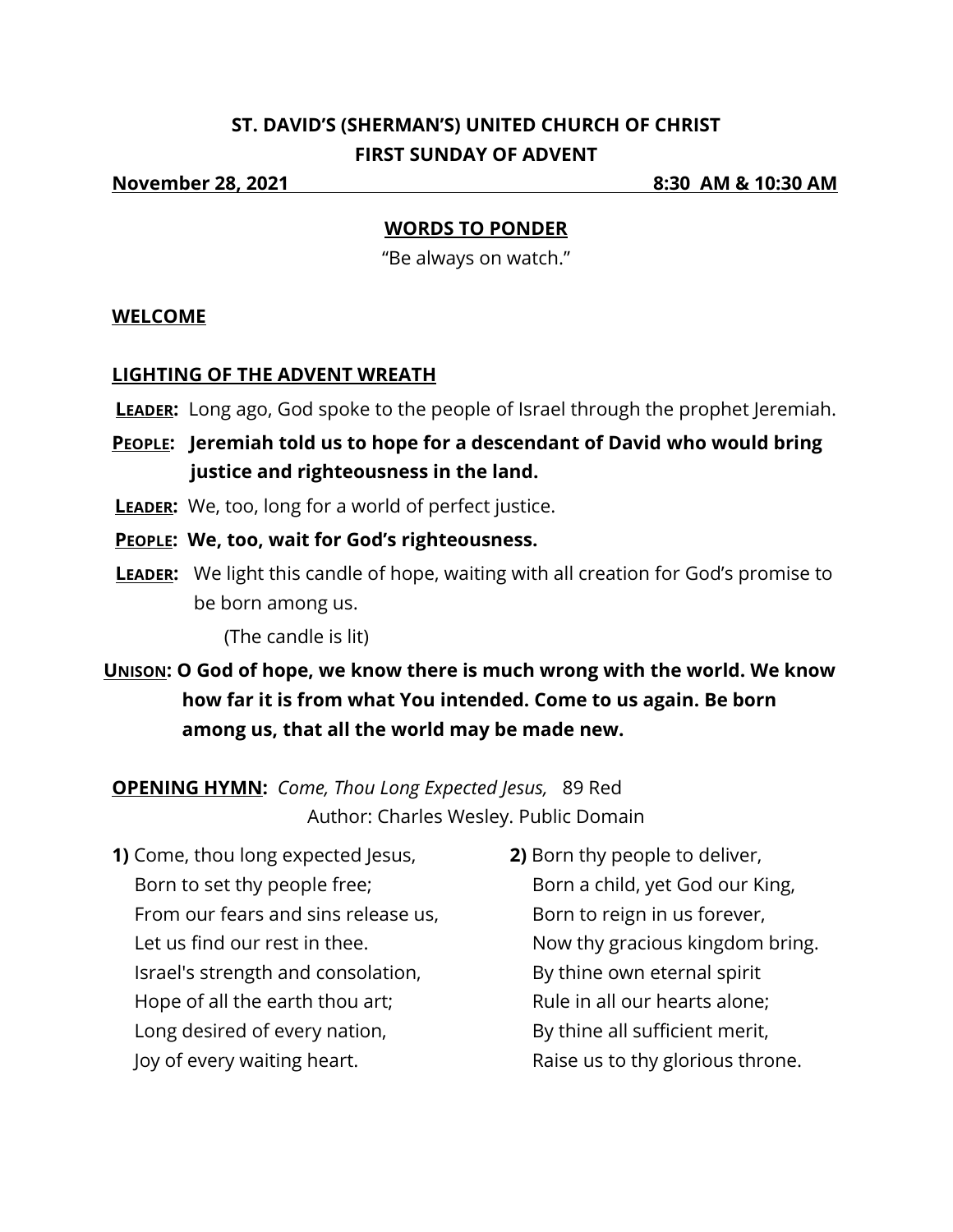#### **UNISON PRAYER**

**Guardian of our lives, it is You who remains faithful when all else falls away. Amid the darkening skies of world events, Your vision of righteousness provides a ray of hope. When prophets see empires crumbling, Your promise of deliverance sustains us. We trust not in riches, but in Your goodness alone to meet our daily needs. You have sheltered Your people in the past. We watch for signs of Your presence among us still as we endure the trials that continue to confront us.**

**Grant us a vision of Your will to lead us through the unknown morrow. When choices abound, and voices clamor for attention, show us a clear path. We rely on Your mercy and would be led by Your truth; we yearn to be faithful to the love You have shown.**

**When we are tempted to waiver, help us to step out with confidence. Advent marks a new beginning; we hear anew of the redemption the Messiah brings. Help us to embark on faith's journey in spite of risks. When we are alone, comfort us by Your Spirit's presence. When we hurt, ease our pain with the healing touch of the great physician. When we are confused because the way is uncertain, speak once more those words of reassurance: "Behold, the days are coming when You shall cause a Branch to spring forth who shall execute justice and righteousness in all the land." For we pray in the name of the One who reveals that righteousness, even Jesus the Christ.**

**HOLY SCRIPTURES:** Jeremiah 33:14–16, Luke 21:25–36

### **CHILDREN'S STORYTIME**

### **SERMON:** "Signs"

## **PASTORAL PRAYER AND THE LORD'S PRAYER**

**Our Father, who art in heaven, Hallowed be Thy name. Thy kingdom, come. Thy will be done, on earth as it is in heaven. Give us this day our daily bread. And forgive us our debts as we forgive our debtors. And lead us not into**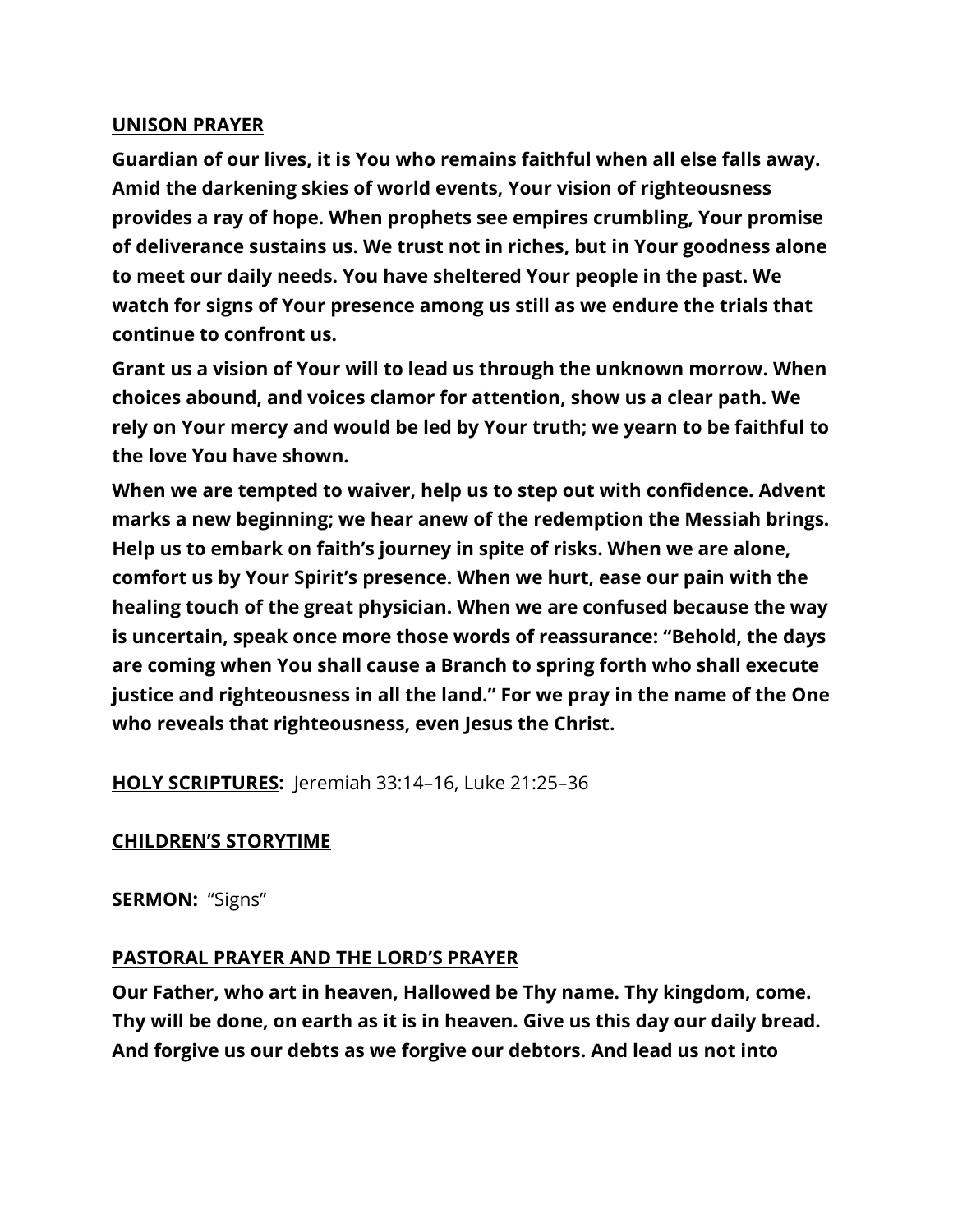**temptation but deliver us from evil. For thine is the kingdom, and the power, and the glory, forever. AMEN**

## **SACRAMENT OF HOLY COMMUNION**

## **INVITATION**

O God of all the prophets, You herald the coming of the Son of Man by wondrous signs in the heavens and on the earth. Guard our hearts from despair so that we, in the company of the faithful and by the power of Your Holy Spirit, may be found ready to raise our heads at the coming near of our redemption, in the person of Jesus Christ.

## **UNISON COMMUNION PRAYER**

**God of justice and peace, from the heavens You rain down mercy and kindness, that all on earth may stand in awe and wonder before Your marvelous deeds. Raise our heads in expectation, that we may yearn for the coming day of the Lord and stand without blame before the Son, Jesus Christ, who lives and reigns forever and ever. AMEN**

## **SHARING OF THE ELEMENTS**

Behold the Lord whose advent we await, who will come with glory on the day of judgment. Blessed are those who are called to the banquet of the Lamb.

## **UNISON PRAYER OF THANKSGIVING**

**Pour out among us the spirit of Your love, O Lord, and unite the wills of those whom You have fed with one heavenly food; through Jesus Christ our Lord. AMEN**

### **UNISON BENEDICTION**

**Nothing we do escapes God's notice, and no act of ours can separate us from God's love. God will direct our paths during the week ahead and provide all that we need to face its choices. We will be watchful and prayerful, lest we miss the work of God all around us.**